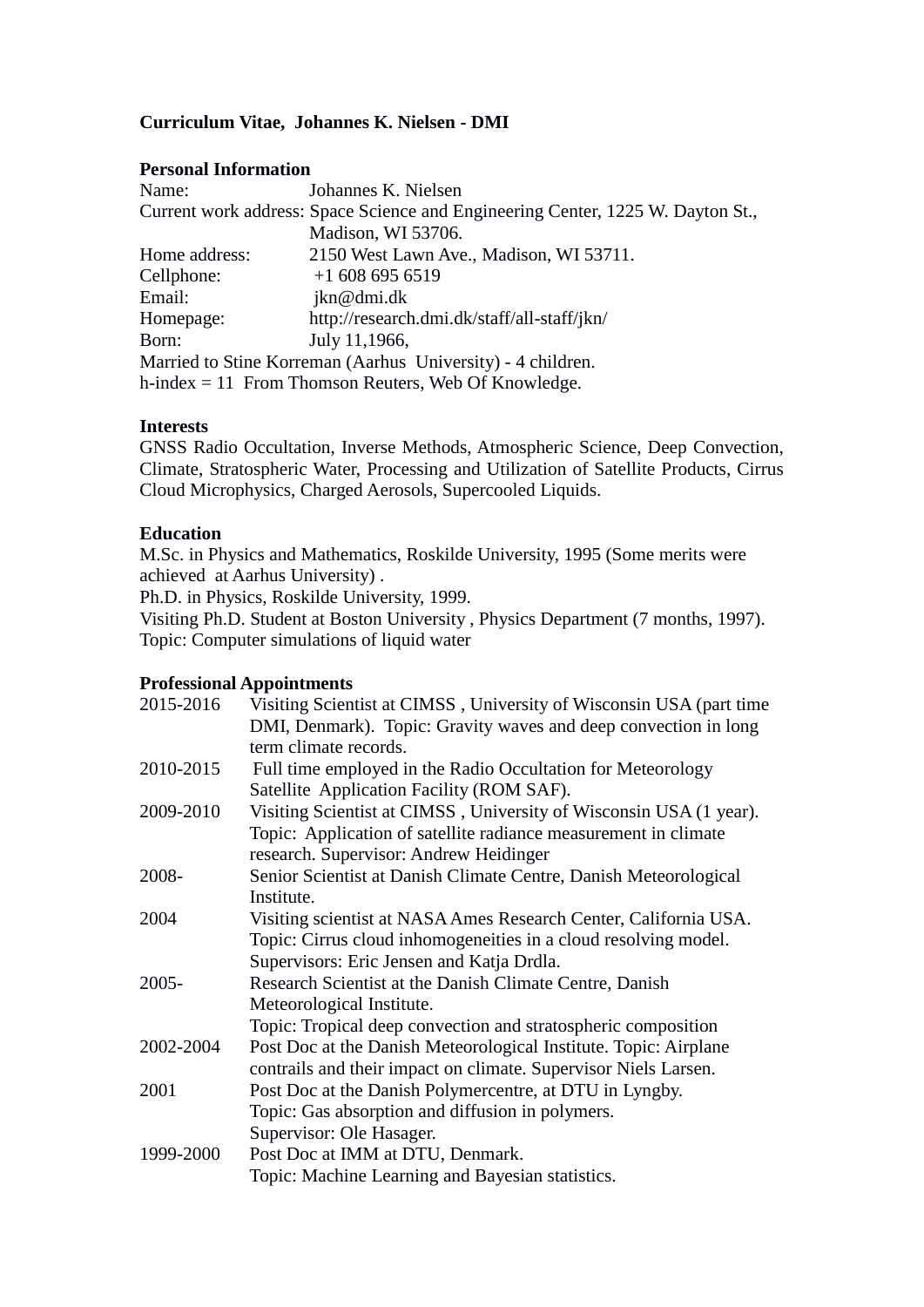|           | Supervisor: Lars Kai Hansen                            |
|-----------|--------------------------------------------------------|
| 1998-1999 | Employed at UNI-C, Denmark. Topic: Parallel computing. |

#### **Projects**

| $2010-$   | ROM SAF (Radio Occultations for Meteorology Satellite Application |
|-----------|-------------------------------------------------------------------|
|           | Facility) project.                                                |
| 2004-2013 | Four tropical balloon field campaigns.                            |
| 2002-2009 | EC projects HIBISCUS, SCOUT-O3 and QUANTIFY.                      |
| 2000-2009 | Danish funded projects under FNU, Ministry of Transport and OFR.  |

#### **Publications**

**Recent global warming hiatus dominated by low-latitude temperature trends in surface and troposphere data,** [Gleisner, Hans,](http://research.dmi.dk/staff/all-staff/hgl/) [Thejll, Peter,](http://research.dmi.dk/staff/all-staff/pth/) [Christiansen, Bo,](http://research.dmi.dk/staff/all-staff/boc/) [Nielsen, Johannes K.,](http://research.dmi.dk/staff/all-staff/jkn/) *Geophysical Research Letters*, 42 (2015), [\(link\)](http://dx.doi.org/10.1002/2014GL062596)

**Measurements of the upper troposphere and lower stratosphere during tropical cyclones using the GPS radio occultation technique**, Biondi, Riccardo, Neubert, Torsten, [Syndergaard, Stig,](http://research.dmi.dk/staff/all-staff/ssy/) [Nielsen, Johannes,](http://research.dmi.dk/staff/all-staff/jkn/) *Advances in Space Research*, **47** (2011), [\(link\)](http://dx.doi.org/10.1016/j.asr.2010.05.031)

**Tropospheric ozone production related to West African city emissions during the 2006 wet season AMMA campaign**, Ancellet, G., Orlandi, E., Real, E., Law, K. S., Schlager, H., Fierli, F., [Nielsen, J. K.,](http://research.dmi.dk/staff/all-staff/jkn/) Thouret, V., Mari, C., *Atmospheric Chemistry and Physics*, **11** (2011), [\(link\)](http://dx.doi.org/10.5194/acp-11-6349-2011)

**Tropical stratospheric cloud climatology from the PATMOS-x dataset: An assessment of convective contributions to stratospheric water**, [Nielsen, J. K.,](http://research.dmi.dk/staff/all-staff/jkn/) Foster, M., Heidinger, A., *Geophysical Research Letters*, **38** (2011), [\(link\)](http://dx.doi.org/10.1029/2011GL049429)

**Overshooting of clean tropospheric air in the tropical lower stratosphere as seen by the CALIPSO lidar**, Vernier, J. -P., Pommereau, J. -P., Thomason, L. W., Pelon, J., Garnier, A., Deshler, T., Jumelet, J., [Nielsen, J. K.,](http://research.dmi.dk/staff/all-staff/jkn/) *Atmospheric Chemistry and Physics*, **11** (2011), [\(link\)](http://dx.doi.org/10.5194/acp-11-9683-2011)

**Radio occultation bending angle anomalies during tropical cyclones**, Biondi, R., Neubert, T., [Syndergaard, S.,](http://research.dmi.dk/staff/all-staff/ssy/) [Nielsen, J. K.,](http://research.dmi.dk/staff/all-staff/jkn/) *Atmospheric Measurement Techniques*, **4** (2011), [\(link\)](http://dx.doi.org/10.5194/amt-4-1053-2011)

**Charge induced stability of water droplets in subsaturated environment**, [Nielsen, J. K.,](http://research.dmi.dk/staff/all-staff/jkn/) Maus, C., Rzesanke, D., Leisner, T., *Atmospheric Chemistry and Physics*, **11** (2011), [\(link\)](http://dx.doi.org/10.5194/acp-11-2031-2011)

**An overview of the HIBISCUS campaign**, Pommereau, J. -P., Garnier, A., Held, G., Gomes, A. M., Goutail, F., Durry, G., Borchi, F., Hauchecorne, A., Montoux, N., Cocquerez, P., Letrenne, G., Vial, F., Hertzog, A., Legras, B., Pisso, I., Pyle, J. A., Harris, N. R. P., Jones, R. L., Robinson, A. D., Hansford, G., Eden, L., Gardiner, T., Swann, N., Knudsen, B., [Larsen, N.,](http://research.dmi.dk/staff/all-staff/nl/) [Nielsen, J. K.,](http://research.dmi.dk/staff/all-staff/jkn/) [Christensen, T.,](http://research.dmi.dk/staff/all-staff/tic/) Cairo, F., Fierli, F., Pirre, M., Marecal, V., Huret, N., Riviere, E. D., Coe, H., Grosvenor, D., Edvarsen, K., Di Donfrancesco, G., Ricaud, P., Berthelier, J. -J., Godefroy, M., Seran, E., Longo, K., Freitas, S., *Atmospheric Chemistry and Physics*, **11** (2011), [\(link\)](http://dx.doi.org/10.5194/acp-11-2309-2011)

**Chemical and aerosol characterisation of the troposphere over West Africa during the monsoon period as part of AMMA**, Reeves, C. E., Formenti, P., Afif, C., Ancellet, G., Attie, J. -L., Bechara, J., Borbon, A., Cairo, F., Coe, H., Crumeyrolle, S., Fierli, F., Flamant, C., Gomes,